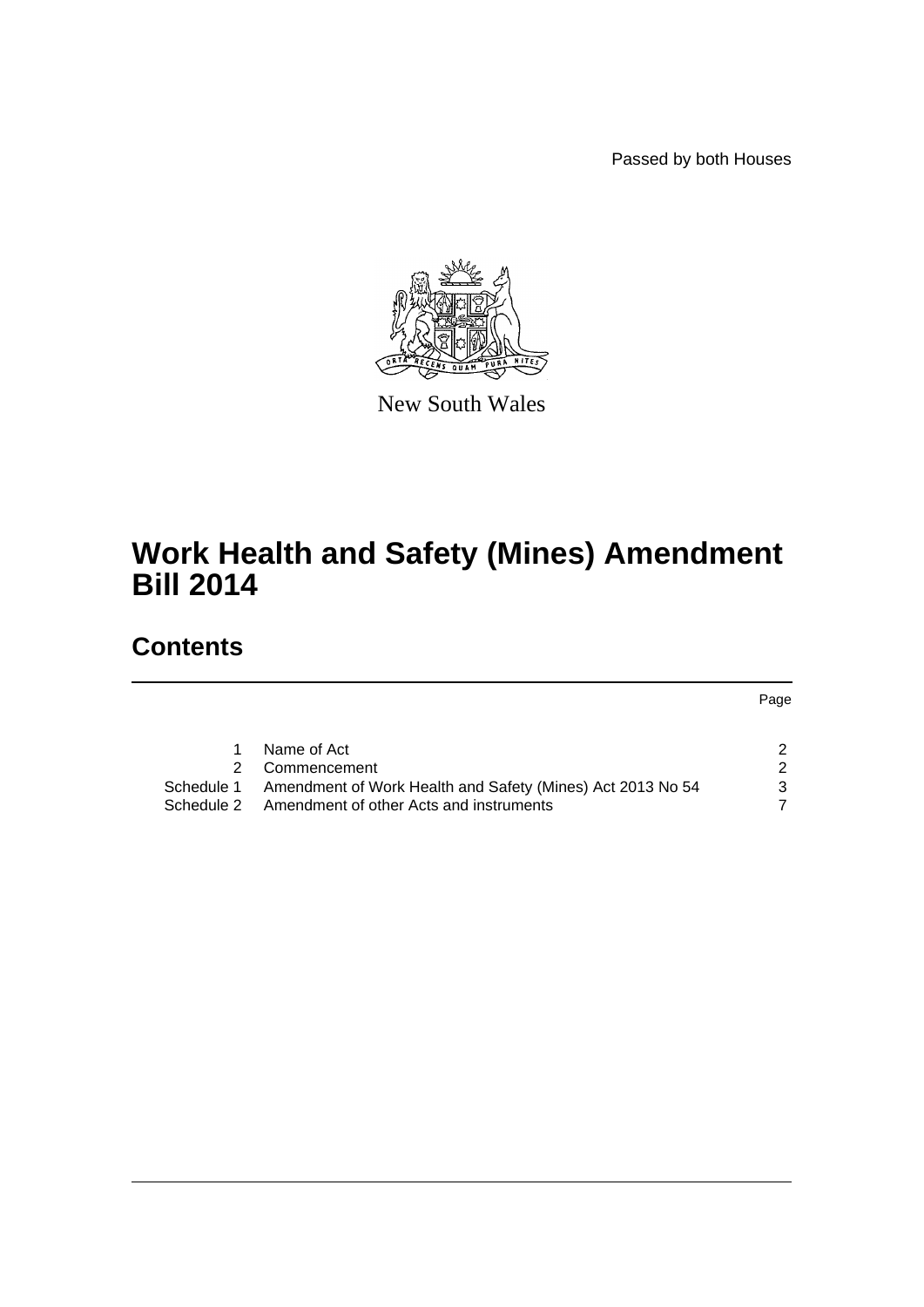*I certify that this public bill, which originated in the Legislative Assembly, has finally passed the Legislative Council and the Legislative Assembly of New South Wales.*

> *Clerk of the Legislative Assembly. Legislative Assembly, Sydney,* , 2014



New South Wales

# **Work Health and Safety (Mines) Amendment Bill 2014**

Act No , 2014

An Act to amend the *Work Health and Safety (Mines) Act 2013* to make further provision with respect to securing the health and safety of persons who work at mines.

*I have examined this bill and find it to correspond in all respects with the bill as finally passed by both Houses.*

*Assistant Speaker of the Legislative Assembly.*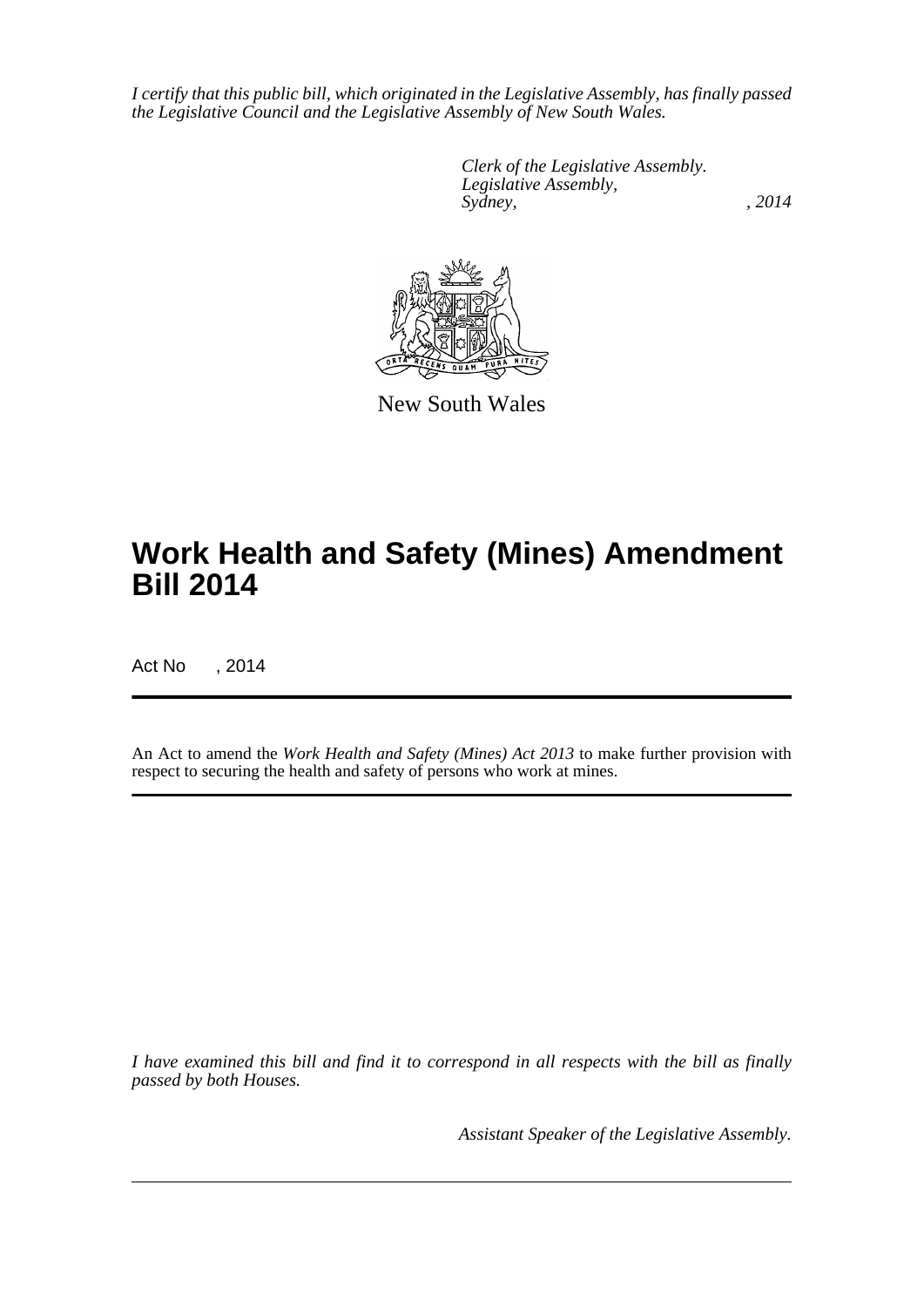Work Health and Safety (Mines) Amendment Bill 2014 [NSW]

### <span id="page-2-0"></span>**The Legislature of New South Wales enacts:**

### **1 Name of Act**

This Act is the *Work Health and Safety (Mines) Amendment Act 2014*.

### <span id="page-2-1"></span>**2 Commencement**

This Act commences on a day or days to be appointed by proclamation.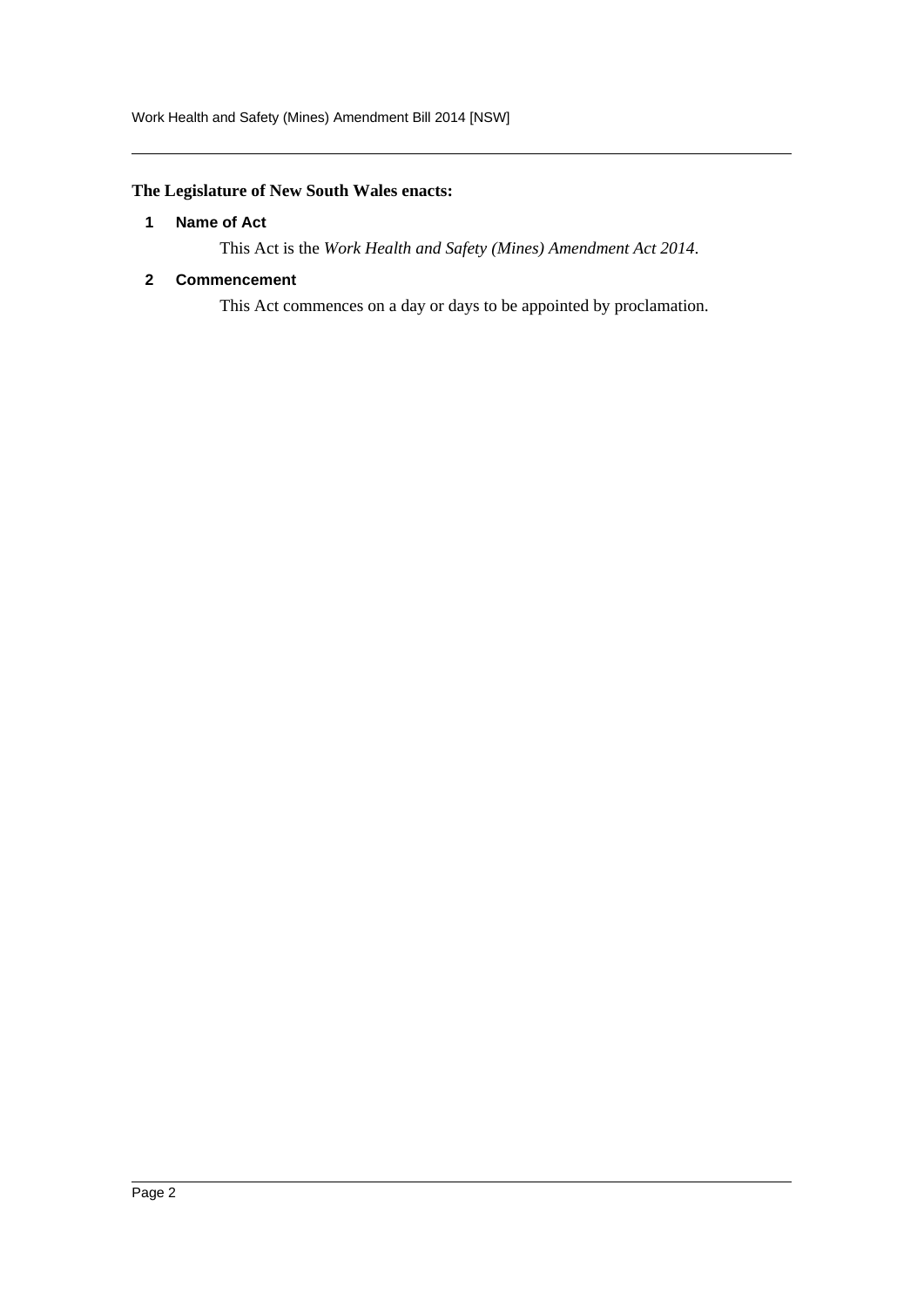# <span id="page-3-0"></span>**Schedule 1 Amendment of Work Health and Safety (Mines) Act 2013 No 54**

### **[1] Section 4**

Omit the section. Insert instead:

### **4 Relationship with WHS Act**

- (1) This Act is to be construed with and as if it formed part of the WHS Act, and the regulations under this Act are to be construed with and as if they formed part of the WHS Regulations.
- (2) Accordingly (and without limiting subsection (1)), the following principles apply, unless the context or subject-matter otherwise indicates or requires:
	- (a) words and expressions used in this Act or the regulations under this Act have the same meaning as in the WHS Act or the WHS Regulations,
	- (b) a reference in the WHS Act or the WHS Regulations to the WHS Act (including by use of the expression "this Act" or "the Act") includes a reference to the *Work Health and Safety (Mines) Act 2013*,
	- (c) a reference in the WHS Regulations to those regulations (including by use of the expression "this Regulation") includes a reference to the regulations under the *Work Health and Safety (Mines) Act 2013*,
	- (d) the WHS Act applies to and in respect of regulations under this Act as if they were regulations under the WHS Act (which will require that a reference in the WHS Act to "the regulations" includes a reference to the regulations under the *Work Health and Safety (Mines) Act 2013*).

**Note.** For example, section 191 of the WHS Act permits an inspector to issue an improvement notice in respect of a suspected contravention of the WHS Act. With the expanded meaning of "this Act" under subsection (2) above, a suspected breach of this Act (that is, the *Work Health and Safety (Mines) Act 2013*) is also a matter in respect of which an improvement notice can be issued under the WHS Act.

### **[2] Section 5 Definitions**

Insert at the end of the definition of *mine holder* in section 5 (1):

, or

(c) in the case of a tourist mine—the person who is conducting the business or undertaking of the tourist mine.

### **[3] Section 5 (1), definition of "mine operator"**

Omit the definition. Insert instead:

*mine operator*—see section 7A.

## **[4] Section 5 (1)**

Insert in alphabetical order:

*tourist mine—*see section 6 (2).

### **[5] Section 7 Meaning of "mining operations" and "mining activities"**

Omit section 7 (1) (a) (i). Insert instead:

- (i) extracting minerals from the ground, or
- (ia) injecting minerals into the ground, but only where the primary purpose of the injection is to inject a mineral into the ground or to return a mineral to the ground, or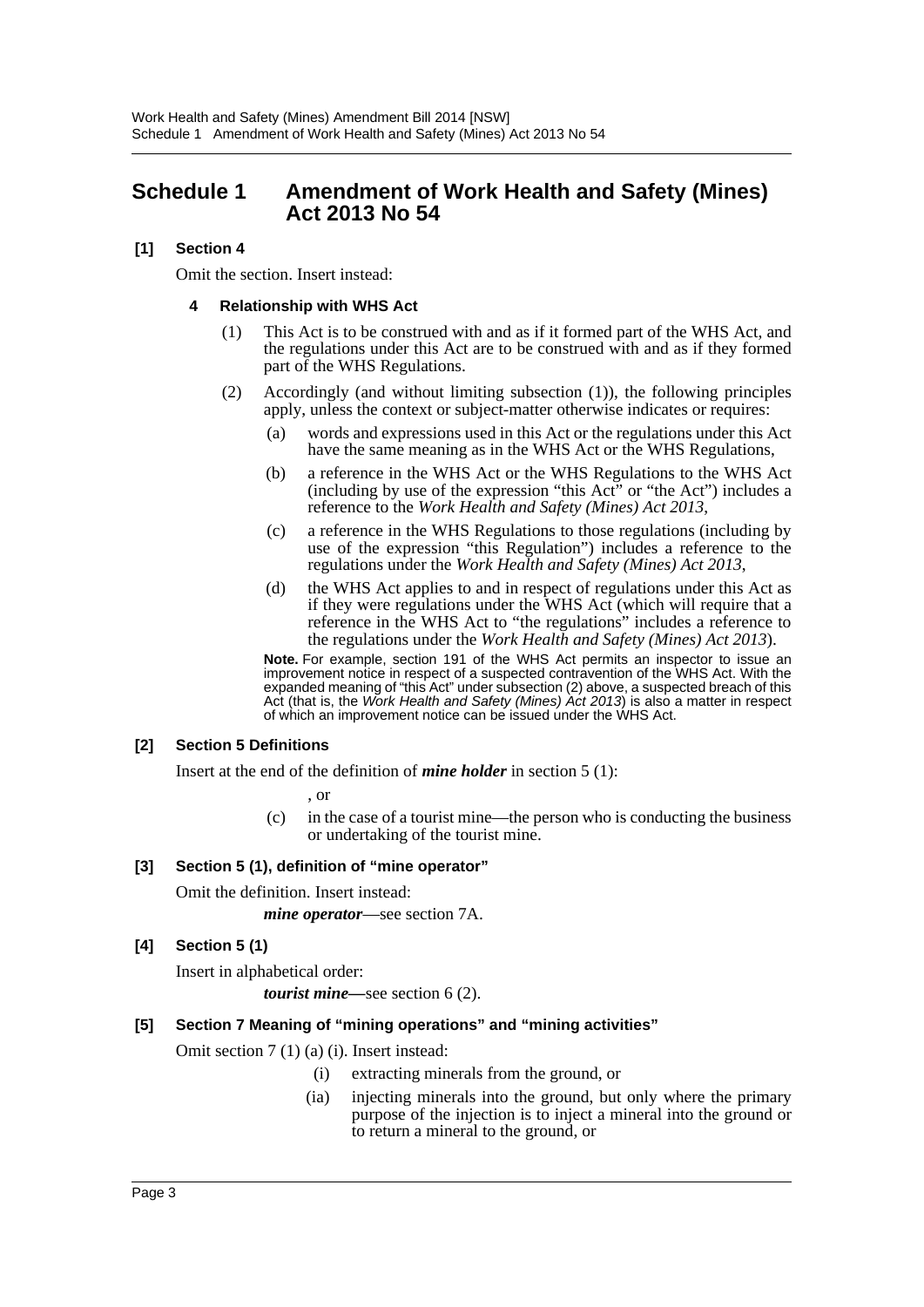### **[6] Section 7A**

Insert after section 7:

### **7A Meaning of "mine operator"**

- (1) In this Act:
	- *mine operator* of a mine means:
		- (a) the mine holder, or
		- (b) if the mine holder has appointed, in accordance with the regulations, another person to be the mine operator, that other person.
- (2) The regulations may provide for the appointment of more than one mine operator for a mine (so that there are different mine operators for different parts of a mine) and for that purpose:
	- (a) a reference in this Act or the regulations to the mine operator of a mine includes a reference to the mine operator of part of a mine, and
	- (b) the functions of a mine operator of a mine are, in the case of a mine operator of part of a mine, functions in respect of that part of the mine.
- (3) The regulations may provide for the appointment of one person as the operator for more than one mine. In such a case all of the relevant mines are, for the purposes of this Act, to be treated as one mine.

### **[7] Section 11**

Omit the section. Insert instead:

### **11 Activities to which Act does not apply**

- (1) The following activities are not mining operations for the purposes of this Act:
	- (a) an activity carried out in relation to the extraction of minerals on private land for the private and non-commercial use of the owner of the land,
	- (b) fossicking,
	- (c) any activity where the extraction of minerals is incidental to the activity, **Example.** Civil works such as tunnelling to create a road.
	- (d) railway operations to which the *Rail Safety National Law (NSW)* applies,
	- (e) any activity on a public road or classified road within the meaning of the *Roads Act 1993*,
	- (f) the construction, commissioning, operation or decommissioning of the distribution system or transmission system owned or controlled by a network operator under the *Electricity Supply Act 1995*,
	- (g) any activity to which the *Civil Aviation Act 1988* of the Commonwealth, the *Air Services Act 1995* of the Commonwealth or the *Transport Safety Investigation Act 2003* of the Commonwealth (in so far as it applies to aircraft) applies.
- (2) The regulations may create exceptions to or otherwise limit the operation of this section.

### **[8] Schedule 1 Savings, transitional and other provisions**

Omit clause 1 (5). Insert instead:

(5) The regulations may make separate savings and transitional provisions or amend this Schedule to consolidate the savings and transitional provisions.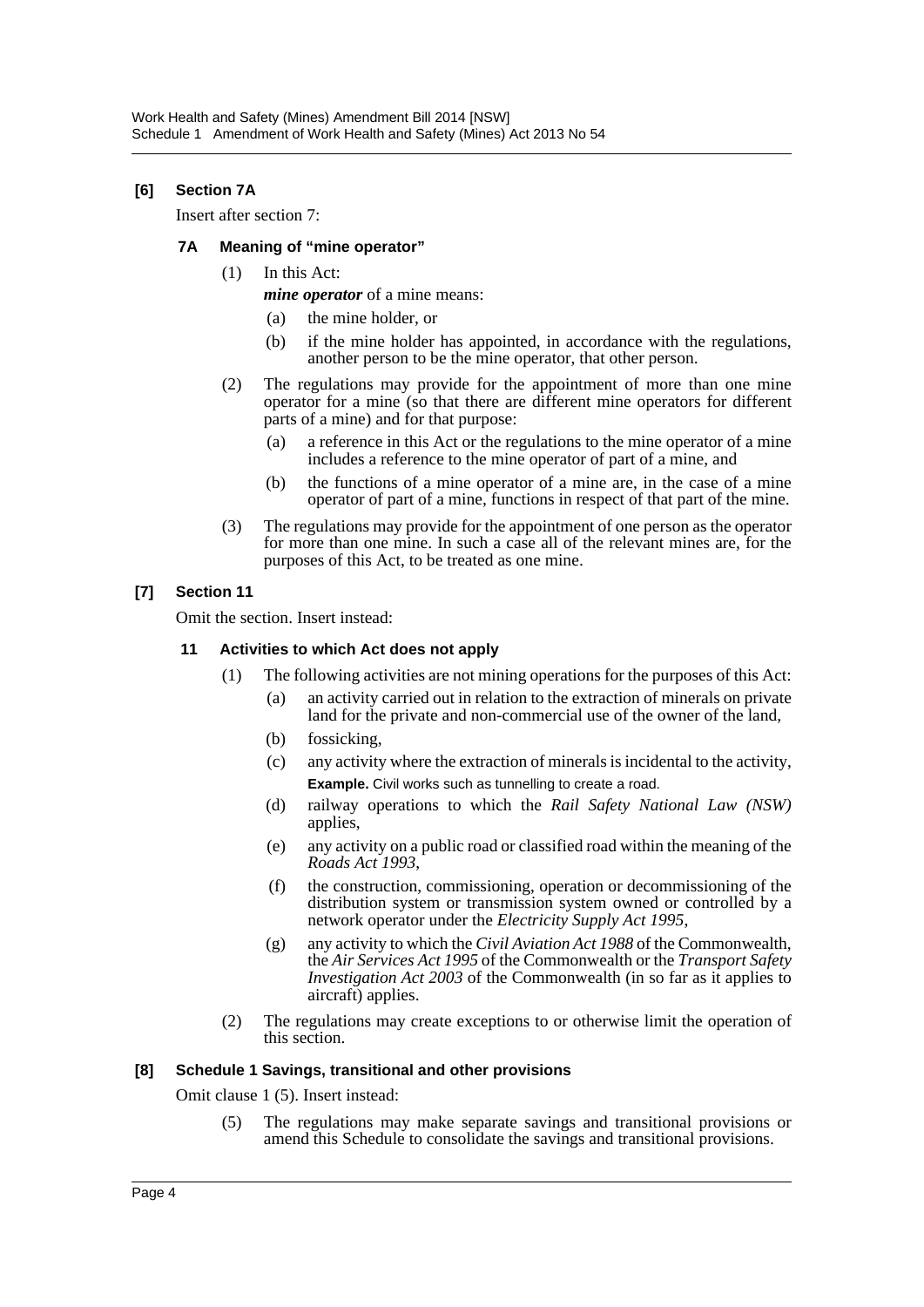### **[9] Schedule 1, clauses 16 and 17**

Insert after clause 15:

### **16 Validation of WorkCover regulatory action**

- (1) Any WorkCover regulatory action taken by the WorkCover Authority before the commencement of this clause is deemed (from the time it was taken by the WorkCover Authority) to have also been taken by the head of the Department as regulator in relation to matters or the exercise or performance of a power or function concerning a mining workplace or a coal workplace.
- (2) In this clause:

#### *WHS Regulations* means the *Work Health and Safety Regulation 2011*.

*WorkCover regulatory action* means any of the following actions by the WorkCover Authority:

- (a) the grant of a high risk work licence under Part 4.5 of the WHS Regulations and any amendment, renewal, suspension, cancellation, refusal or reassessment of such a licence,
- (b) the registration of plant designs and items of plant under Part 5.3 of the WHS Regulations and any refusal, renewal, amendment or replacement of such registration,
- (c) the issue of a general construction induction training card under Part 6.5 of the WHS Regulations and any replacement, refusal or cancellation of such a card,
- (d) the grant of an asbestos removal licence or asbestos assessor licence under Part 8.10 of the WHS Regulations and any amendment, renewal, suspension or cancellation of, or register in respect of, such a licence,
- (e) the grant of an exemption under Part 11.2 of the WHS Regulations from the obligation to hold a licence, registration or training card referred to in paragraphs (a)–(d) and any refusal, amendment or cancellation of such an exemption.

### **17 Validation of regulatory action under certain other Acts**

- (1) For the purposes of the exercise of any regulatory function under the CMHS Act, the OHS Act and the WHS Act, a coal mining lease area is taken to have been within a colliery holding at any time when it was not otherwise within a colliery holding.
- (2) A regulatory function exercised or purportedly exercised before the commencement of this clause that would have been validly exercised had this clause been in force when the function was exercised is taken to have been (and always to have been) validly exercised.
- (3) Anything done or omitted to be done by any person or court or other body in reliance on or as a consequence of the exercise or purported exercise of a function that is validated by this clause is validated.
- (4) To remove doubt, this clause extends to:
	- (a) the conduct of any investigation and the gathering of evidence, and
	- (b) the commencement, maintenance and conclusion of criminal proceedings.
- (5) This clause does not affect any decision made by a court before the commencement of this clause (other than a decision validated by this clause).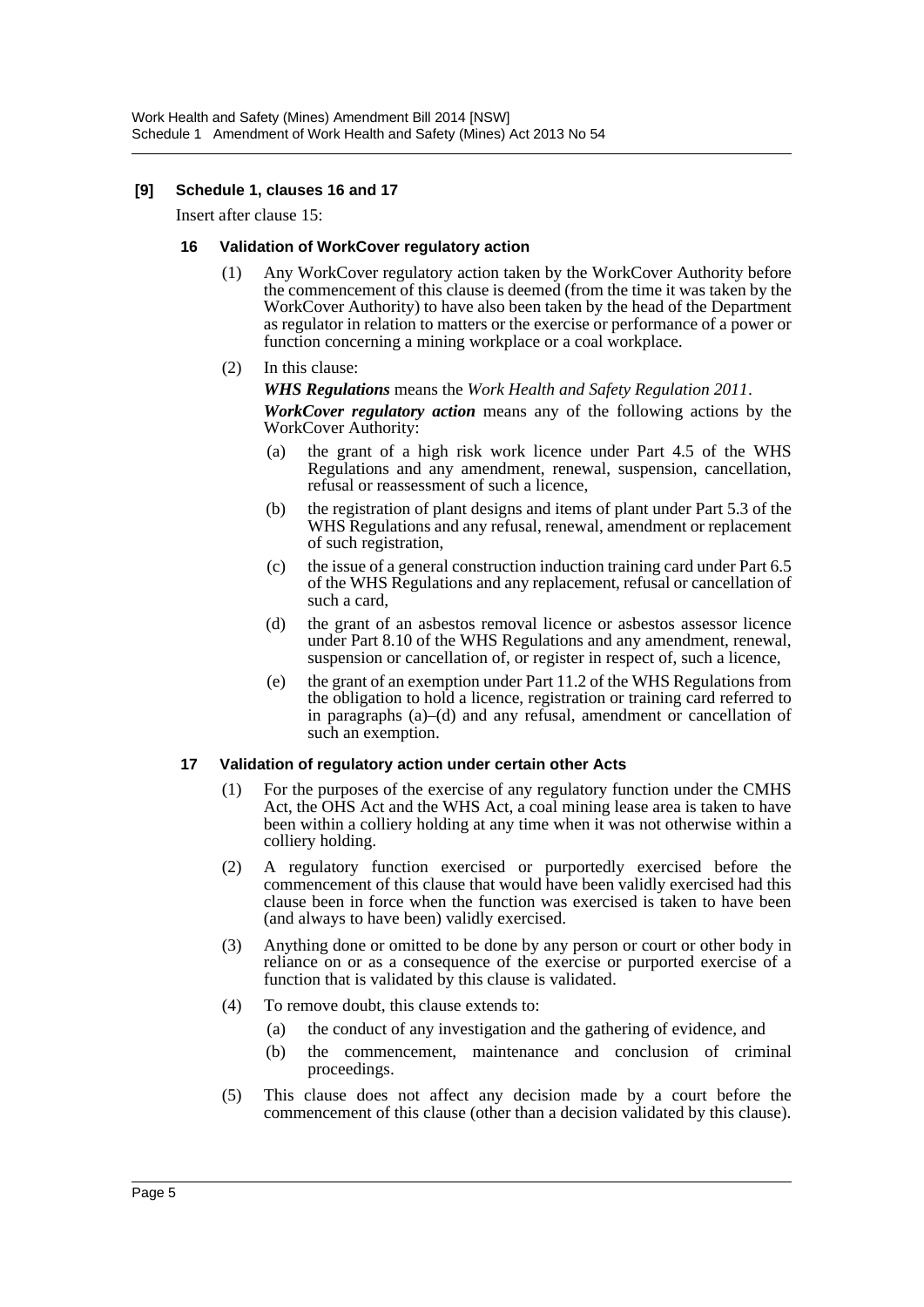- (6) This clause applies in respect of a coal mining lease area whether or not an application to have the area registered as, or as part of, a colliery holding was made, refused or otherwise dealt with.
- (7) In this clause:

*CMHS official* means any of the following officials under the CMHS Act:

- (a) the Chief Inspector,
- (b) an electrical check inspector,
- (c) an industry check inspector,
- (d) an inspector,
- (e) an investigator,
- (f) a mine safety officer,
- (g) a site check inspector.

*CMHS regulator* means the Department or the Director-General under the CMHS Act.

*coal mining lease area* means a mining area or sublease area (within the meaning of the *Mining Act 1992*) in relation to which a mining lease or registered mining sublease authorised the holder to mine for coal or to carry out mining purposes in connection with the mining of coal.

*colliery holding* means a colliery holding under the *Mining Act 1992*.

*OHS Act* means the *Occupational Health and Safety Act 2000*.

*OHS official* means an inspector pursuant to section 47B of the OHS Act.

*OHS regulator* means the Department and the Director-General under the OHS Act.

*regulatory function* means:

- (a) any function of a CMHS official or CMHS regulator under the CMHS Act, or
- (b) any function of an OHS official or OHS regulator, in relation to a coal mining lease area, under the OHS Act, or
- (c) any function of a WHS official or WHS regulator, in relation to a coal mining lease area, under the WHS Act.

*WHS Act* means the *Work Health and Safety Act 2011*.

*WHS official* means an inspector pursuant to section 156A (3) of the WHS Act.

*WHS regulator* means the Department and the Director-General under the WHS Act.

### **[10] Schedule 3 Amendment of Acts**

Omit Schedule 3.10 [1], 3.11 and 3.12.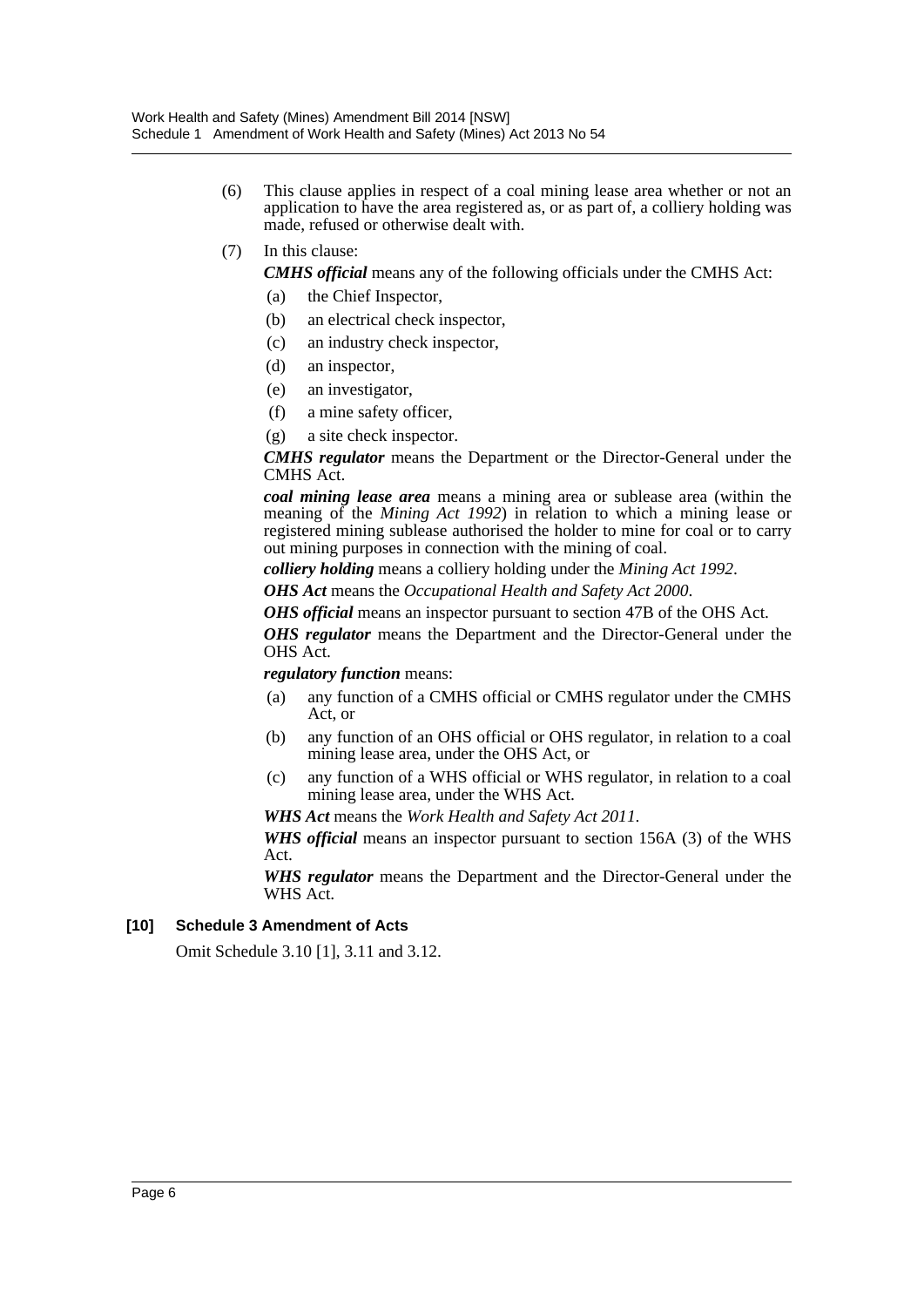# <span id="page-7-0"></span>**Schedule 2 Amendment of other Acts and instruments**

# **2.1 Mining Regulation 2010**

## **[1] Clause 3 Definitions**

Omit the definition of *chief inspector* from clause 3 (1).

## **[2] Clause 61 Use of information and protected documents**

Insert after clause 61 (1) (j):

(j1) *Work Health and Safety (Mines) Act 2013*,

# **2.2 Poisons and Therapeutic Goods Regulation 2008**

### **Appendix C Persons authorised to possess and use substances**

Omit clause 11. Insert instead:

### **11 First aid in mines**

A person who is trained and authorised to administer first aid at a mine (within the meaning of the *Work Health and Safety (Mines) Act 2013*) is authorised to possess and use methoxyflurane and nitrous oxide if required for use in connection with the carrying out of first aid at a mine.

# **2.3 Radiation Control Regulation 2013**

### **[1] Clause 47 Exercise of certain functions by the Director-General of the Department of Trade and Investment, Regional Infrastructure and Services**

Omit clause 47 (2) (a) and (b). Insert instead:

(a) at any workplace to which the *Work Health and Safety (Mines) Act 2013* applies, or

### **[2] Clause 47 (3) (a) and (b)**

Omit the paragraphs. Insert instead:

(a) at any workplace to which the *Work Health and Safety (Mines) Act 2013* applies, or

# **2.4 Uniform Civil Procedure Rules 2005**

### **Schedule 11 Provisions regarding procedure in certain lists in the District Court**

Omit the definition of *coal miner* from clause 1. Insert instead:

*coal miner* means a worker employed in or about a mine to which the *Work Health and Safety (Mines) Act 2013* applies at which mining operations (within the meaning of that Act) are carried out with respect to coal.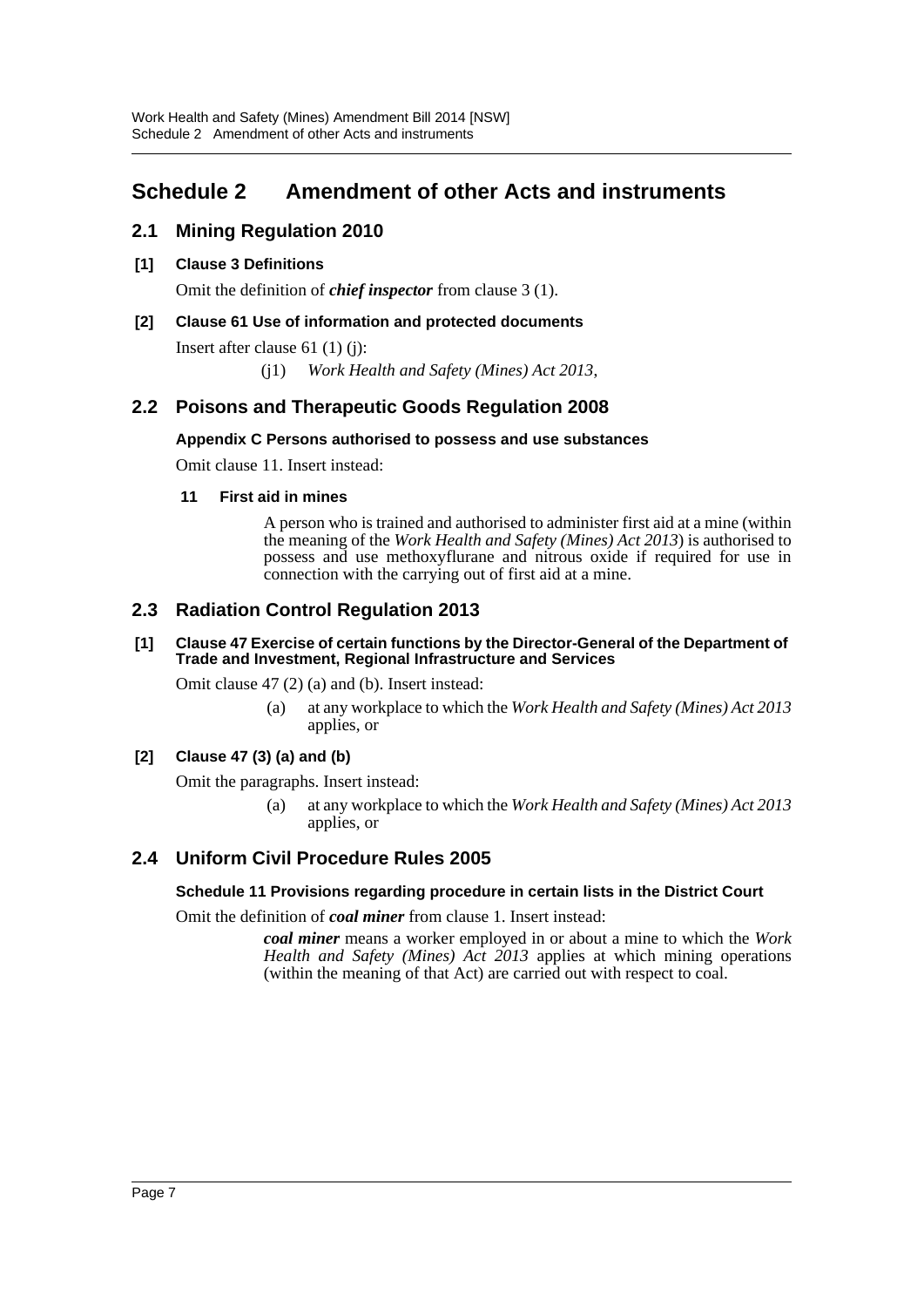# **2.5 Work Health and Safety Act 2011 No 10**

### **[1] Section 4 Definitions**

Omit the definition of *regulator*. Insert instead: *regulator*—see section 4A.

### **[2] Section 4A**

Insert before section 5:

### **4A Meaning of "regulator"**

(1) In this Act:

*regulator* means:

- (a) the WorkCover Authority constituted under the *Workplace Injury Management and Workers Compensation Act 1998*, unless paragraph (b) applies, or
- (b) in relation to matters or the exercise of a power or the performance of a function concerning a mining workplace—the regulator under the *Work Health and Safety (Mines) Act 2013* (the *mines regulator*).
- (2) The regulations may prescribe specified powers or functions as powers or functions that can be exercised or performed by the WorkCover Authority for both regulators.
- (3) When such a power or function is exercised or performed by the WorkCover Authority it is deemed to have been exercised or performed by both the WorkCover Authority and the mines regulator.
- (4) The mines regulator is not prevented from exercising or performing such a power or function in relation to matters concerning a mining workplace.

# **2.6 Work Health and Safety Regulation 2011**

### **Clause 703**

Insert after clause 702A:

### **703 Regulatory action where either WorkCover or mines regulator is the regulator**

For the purposes of section 4A of the Act, the following powers and functions are prescribed:

- (a) the grant of a high risk work licence under Part 4.5 and any amendment, renewal, suspension, cancellation, refusal or reassessment of such a licence,
- (b) the registration of plant designs and items of plant under Part 5.3 (other than plant required to be registered under clause 177 of the *Work Health and Safety (Mines) Regulation 2014*) and any refusal, renewal, amendment or replacement of such registration,
- (c) the issue of a general construction induction training card under Part 6.5 and any replacement, refusal or cancellation of such a card,
- (d) the grant of an asbestos removal licence or asbestos assessor licence under Part 8.10 and any amendment, renewal, suspension or cancellation of, or register in respect of, such a licence,